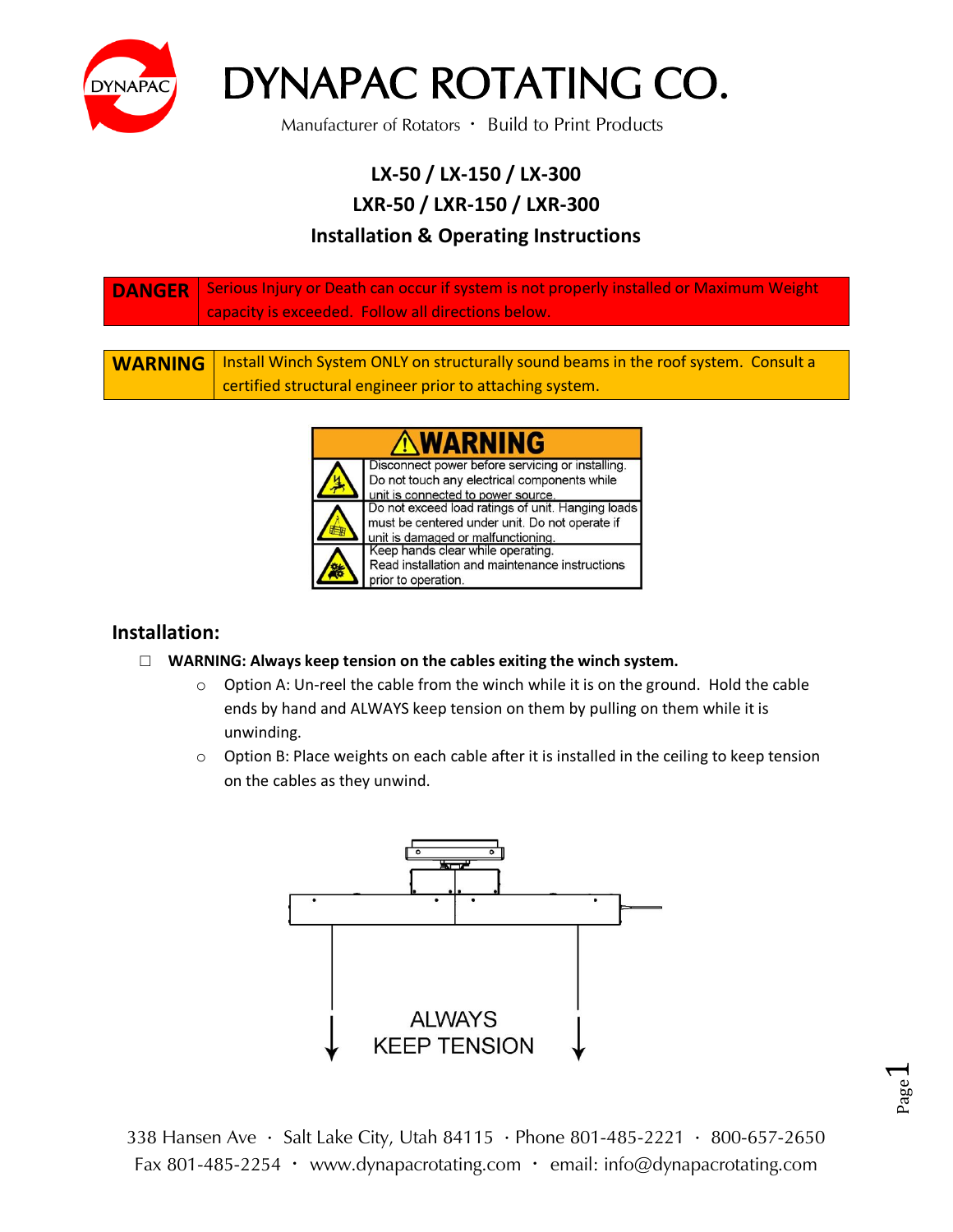

Manufacturer of Rotators · Build to Print Products

- □ Attach Mounting Bracket (shown in picture) to structurally sound beam system
	- $\circ$  Note: There are many methods of mounting that can be used. Be sure to only use a method that is structurally sound and permanently fixed. Use Loctite or lock-washers on all fasteners as vibration will cause the connections to come loose over time.



- □ Use Attachment bolts to bolt Winch Unit into Mounting Bracket
- □ Plug in power to 110 VAC, 60 Hz power
- □ Attach Banner Frame to cables that exit the winch
- $\Box$  Level the banner frame by twisting the eye-bolt up/down in the banner frame (see photo below)
- □ Raise to Desired Height

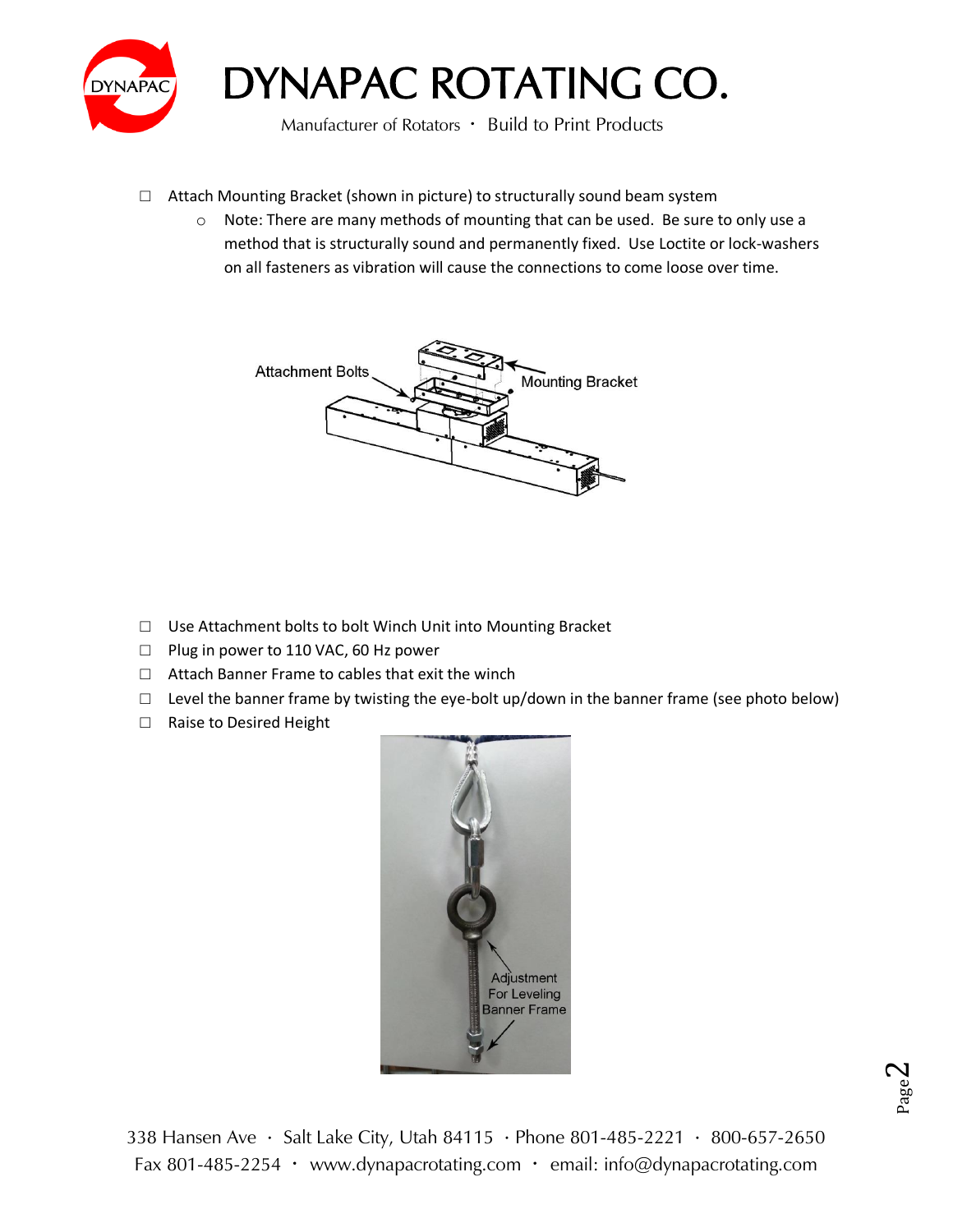

Manufacturer of Rotators · Build to Print Products

**DANGER** Do NOT exceed Maximum Weight Capacity of unit – Serious injury or death could occur!

| Model         | <b>Maximum Weight Limit</b> |
|---------------|-----------------------------|
| LX-50         | 50 lbs [22 Kg]              |
| <b>LXR-50</b> | 50 lbs [22 Kg]              |
| LX-150        | 150 lbs [68 Kg]             |
| LXR-150       | 150 lbs [68 Kg]             |
| LX-300        | 300 lbs [136 Kg]            |
| LXR-300       | 300 lbs [136 Kg]            |

- □ Use Hand-Held Wireless Remote to operate winch as indicated:
	- o For all LX models: (Equipped with up/down function only)
		- $\blacksquare$  Up button = Winch will reel cables up when pressed
		- DOWN button = Winch will reel cables down when pressed
	- o For all LXR models: (Equipped with up/down AND Rotating functions)
		- UP button = Winch will reel cables up when pressed
		- $\blacksquare$  Down button = Winch will reel cables down when pressed
		- On/Off button = Rotator will rotate or stop
		- Left/Right Arrow Button = Change Rotator Direction
- $\Box$  Note: There is a factory pre-set maximum travel distance on each winch system. Winch will automatically stop when maximum height or minimum height is reached.